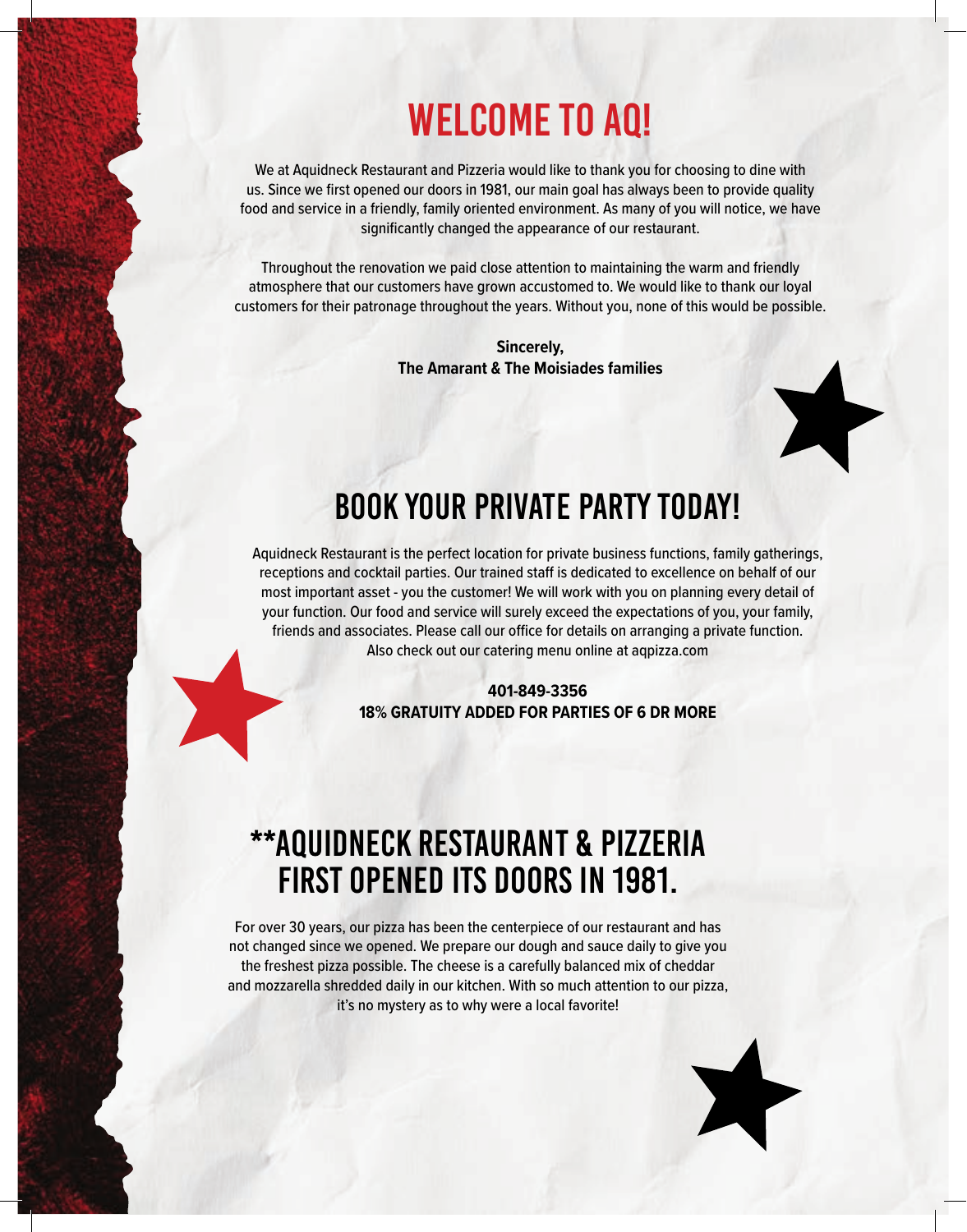#### **BREAKFAST SERVED UNTIL 12PM**

# EGGS  $\bigstar$

**ONE EGG ANY STYLE 5.29 TWO EGGS ANY STYLE 5.99** with sausage, bacon, ham, or chourico 8.99

**STEAK & EGGS 10.99**

# FROM THE GRILLE  $\bigstar$

**PANCAKES 7.49** add Blueberries, Chocolate Chips, Strawberries, or Bananas for \$1 each

**FRENCH TOAST 7.99** with Strawberries 8.99

**BELGIAN WAFFLE 7.99** with Strawberries & Whipped Cream 8.99

# SIDES  $\bigstar$

| <b>HOMEFRIES</b>        | 3.00 |
|-------------------------|------|
| HAM                     | 3.00 |
| <b>BACON</b>            | 3.00 |
| <b>SAUSAGE</b>          | 3.00 |
| <b>CHOU RICO</b>        | 3.00 |
| <b>CORNED BEEF HASH</b> | 3.00 |
| <b>DELMONICO STEAK</b>  | 5.99 |
| <b>BAGEL</b>            | 3.49 |
| <b>ENGLISH MUFFIN</b>   | 2.79 |
| <b>TOAST</b>            | 1.99 |
| <b>CEREAL</b>           | 4.50 |
| <b>PANCAKES (1)</b>     | 4.00 |
| <b>PANCAKES (2)</b>     | 5.50 |
|                         |      |



### BREAKFAST SANDWICHES

served on your choice of bagel, English muffin, hard roll, white, wheat or rye.

**EGG & CHEESE 4.99**

**EGG, MEAT, AND CHEESE 5.99** choose bacon, ham, sausage, or chourico

**WESTERN 6.49** ham, peppers, onions, and cheese

**GRILLED CHEESE 4.99** w/ Tomato 5.49 w/ Bacon or Ham 6.49

# **OMELETS ★**

our three egg omelettes are served with homefries and your choice of toast (white, wheat, rye). For each additional egg, add 75¢. Each filling, add 50¢.

**CHEESE 8.99** mozzarella, american or swiss

**HAM & CHEESE 9.99**

**BACON & CHEESE 9.99**

**FETA & TOMATO 9.49 WESTERN 10.99**

ham, peppers, onions & cheese

**GREEK 9.99** spinach, feta & tomato

**PORTUGUESE 10.99** chourico, peppers & cheese

**VEGGIE 10.49** broccoli, mushroom, tomato & cheese

**HOUSE SPECIAL 10.99** home made chili, onions & mozzarella

**BACON SAUSAGE CORNED BEEF HASH HAM CHOURICO CHI LI BROCCOLI TOMATO SPINACH MUSHROOM ONION GREEN PEPPERS HOT PEPPERS OLIVES PINEAPPLE**

FILLINGS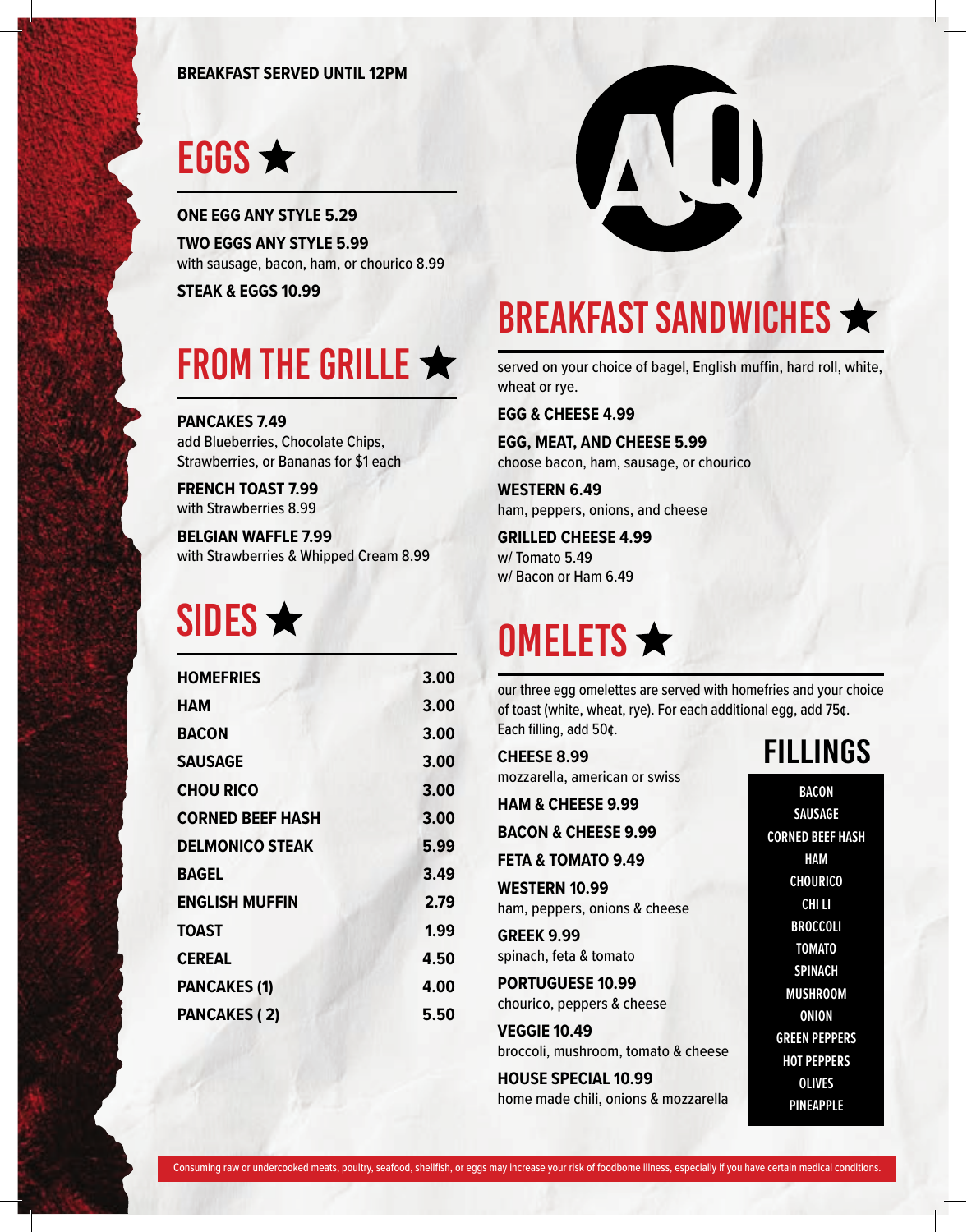### SALADS  $\bigstar$

**CLASSIC TOSSED 9.49** lettuce, tomato, cucumber

**ANTIPASTO 11.49** lettuce, tomato, cucumber, Genoa salami, ham, mozzarella, olives

**GREEK 11.49** lettuce, tomato, cucumber, feta cheese, onions, green peppers, pepperoncini, olives

### **CHEFS 11.49**

lettuce, tomato, cucumber, ham, roast beef, turkey, mozzarella, hard-boiled egg

**CAESAR 9.49** romaine lettuce with Caesar dressing

### **BUFFALO CHICKEN 11.49**

#### **DOMATOSALATA 10.99**

(Greek Tomato Salad) tomatoes, onions, cucumbers, olives & feta cheese in olive oil

**TOP ANY SALAD**

with grilled chicken breast, our homemade tuna salad, or pita bread for \$3

SALAD DRESSINGS .<br>⊇<br>— **DRESSI**  $\blacksquare$ 

### **CREAMY ITALIAN**

**BLUE CHEESE**

**RANCH**

**CAESAR**

**GREEK**

**BALSAMIC VINAIGRETTE**

**RASPBERRY VINAIGRETTE HONEY MUSTARD**



### **APPETIZERS ★**

#### **LOADED NACHOS 11.99**

onions, peppers, hot peppers, tomatoes, olives, lettuce, chili, cheese, sour cream & salsa

#### **MOZZARELLA STICKS 8.99**

**CHICKEN WINGS 10.99** (8 pieces) choice of buffalo, teriyaki, BBQ, Hades (extra hot), East-West, AQ Wings (garlic, butter, parmesan)

**CHICKEN TENDERS 10.49** w/ Fries. choice of BBQ, honey mustard, blue cheese, hot sauce

**POTATO SKINS 9.99** with onions & cheese I with bacon & cheese with chili & cheese I with broccoli & cheese

**GARLIC BREAD 3.49** with cheese 4. 99

#### **ONION RINGS 5.99**

**FRENCH FRI ES 5.49** choice of steak fries or curly fries with cheese 6.99 I with chili & cheese 8.99

### SOUP & CHILI ★

Our soups and chili are all prepared from scratch. We proudly use the finest and freshest ingredients available.

**SOUP OF THE DAY 4.49 / 5.49 NEW ENGLAND CLAM CHOWDER 4.99 / 5.99 CHILI WITH MOZZARELLA CHEESE 4.99 / 5.99**

Consuming raw or undercooked meats, poultry, seafood, shellfish, or eggs may increase your risk of foodbome illness, especially if you have certain medical conditions.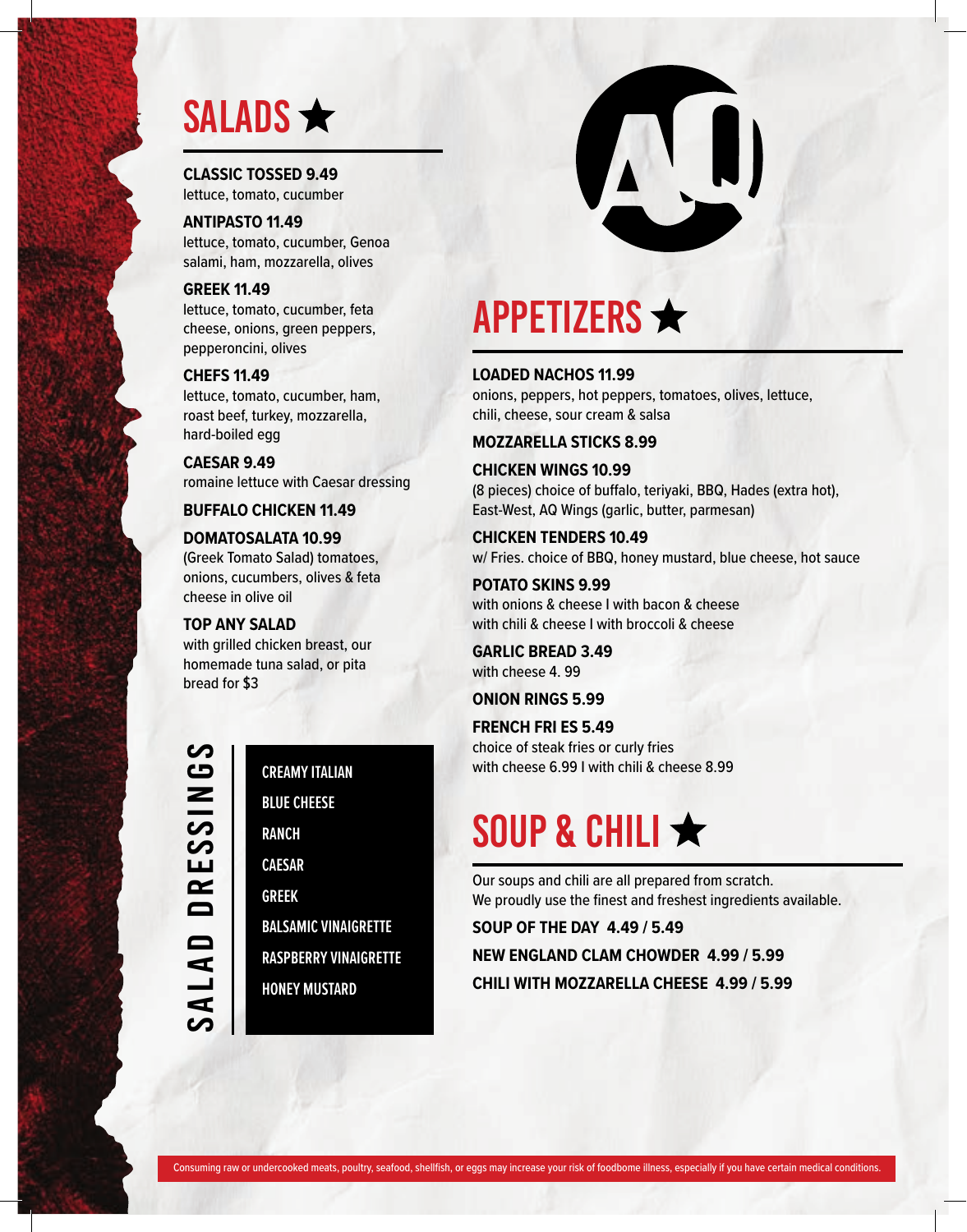# CLUB SANDWICHES  $\star$  (1)

Served with your choice of steak or curly fries and come with lettuce, tomato, and bacon. Choose white, wheat, or rye bread.

**11.99**

**TURKEY ROAST BEEF HAM BLT HAMBURGER TUNA CHEESEBURGER CHICKEN**

**PLUS** served with your choice of curly or steak fries

#### **GRILLED CHEESE 7.49**

white, wheat, or rye with tomato 7.99 with Bacon or Ham 8.99

**GYR0 11.99**

### **PARMESANS ★**



# SANDWICHES  $\bigstar$

All sandwiches come with lettuce, tomato and your choice of cheese. Served on your choice of sub roll or wrap.

### **SMALL (BIN) 9.99 I LARGE (121N) 10.99 WRAP 9.99 (WHITE, WHEAT OR SPINACH)**

**ITALIAN** genoa salami, ham, mozzarella

**HAM**

**TURKEY**

**ROAST BEEF**

**TUNA**

**BLT**

**VEGGIE** peppers, onions, mushrooms, olives

**GRILLED CHICKEN**

peppers, onions, mushrooms **CHICKEN CORDON BLEU**

**PASTRAMI STEAK BOMB**

grilled chicken, ham, swiss cheese

**CHICKEN CAESAR WRAP**

**BUFFALO CHICKEN WRAP**

**PESTO TURKEY WRAP** turkey, feta, pesto

**CHICKEN SALAD WILLOW TREE** (served cold) **CHICKEN CUTLET**

Made with our homemade tomato sauce and covered in mozzarella cheese. Meatball, Chourico, Eggplant, or Chicken.

### **ADD THE FOLLOWING TOPPINGS TO YOUR SANDWICH:**

**NO CHARGE:** green peppers, hot peppers, onions, pickles, olives, mushrooms, lettuce, tomato, cucumber **\$1.00 EACH:** extra cheese: mozzarella, swiss, american, provolone

**\$2.00 EACH:** meatballs, sausage, bacon, ham, turkey, roast beef, chourico, shaved steak, grilled chicken, pastrami, genoa salami, eggplant, veal

# BURGERS  $\bigstar$

All burgers are served with your choice of onion rings, salad, or fries (steak or curly) and come with lettuce, tomato, onion, and pickles.

### **HAMBURGER 11.99**

**CHEESEBURGER 12.99** american, swiss, provolone or mozzarella

### **MUSHROOM CHEESEBURGER 13.49**

**AQ BURGER 14.49** bacon, onions, cheese, BBQ

**THE POUNDER (1LB.) 15.49** two 8oz burgers stacked & topped with extra cheese **DOUBLE AQ (1LB.) 16.49**

**THE BREAKFAST BURGER 14.99** bacon, fried egg, cheese

**THE CHILI BURGER 14.99** home made chili, cheese

**THE POTATO BURGER 14.99** homefries, bacon, cheese Add bacon +3.00 I Extra cheese +1.00

Consuming raw or undercooked meats, poultry, seafood, shellfish, or eggs may increase your risk of foodbome illness, especially if you have certain medical conditions.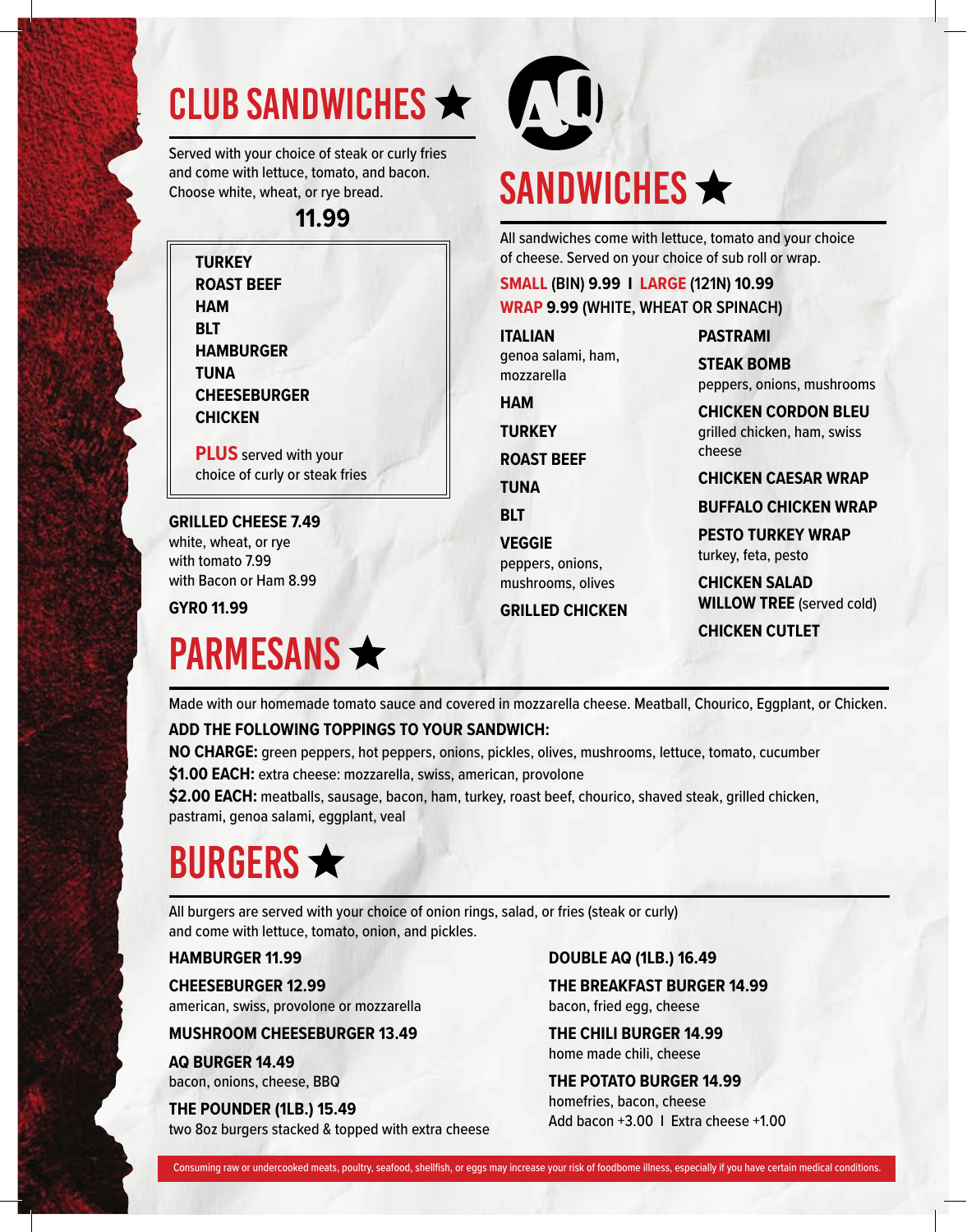

Pasta is served with bread. Choose spaghetti, ziti, or linguini.

**MARINARA SAUCE 12.99**

**MEAT SAUCE 14.99**

**MEATBALLS OR SAUSAGE 14.99**

**GARLIC & OIL 13.99**

**THE BELOW DISHES ARE PREPARED WITH LINGUINI.**

**AQUIDNECK PASTA 16.99** garlic & oil sauce topped with feta and chicken

**SHRIMP SCAMPI 18.99** sautéed shrimp in garlic and butter sauce

**PESTO 14.99** served w/ pesto sauce & tomato add chicken +2.00

# BAKED PASTA

Baked pasta is served with bread.

**LASAGNA 15.99** our lasagna is 100% home made

**STUFFED SHELLS 14.99** stuffed with ricotta, mozzarella, cheddar

#### **BAKED ZITI 13.99**

ziti blended ricotta, mozzarella & cheddar and topped with mozzarella with meat sauce +3.00

Consuming raw or undercooked meats, poultry, seafood, shellfish, or eggs may increase your risk of foodbome illness, especially if you have certain medical conditions.



# AQ SPECIALTIES  $\bigstar$

Served with garlic bread.

**CHICKEN PARMESAN 15.99**

**EGGPLANT PARMESAN 14.99**

**BAKED STUFFED EGGPLANT 15.99**

## BUILD YOUR OWN PIZZA

### PIZZA

| <b>PLAIN MOZZARELLA</b>        | 10.99 | 14.99 |  |
|--------------------------------|-------|-------|--|
| <b>EACH ADDITIONAL TOPPING</b> | 1.00  | 1.50  |  |

**PITA PIZZA 8.99**

one size only I limit four toppings at 75¢ each

**WHEAT PIZZA 10.99**

(made on a wheat wrap) I one size only - +1.00/ea topping

#### **GLUTEN FREE 12.99**

A 10• pizza made w/ gluten free dough that is baked, cut, and served in its own pan! limit of four toppings + 1.00/ea topping

| <b>SAUCE</b>          | <b>MEATS</b>     | <b>VEGGIES</b>     | <b>OTHER</b>       |
|-----------------------|------------------|--------------------|--------------------|
| <b>RED SAUCE</b>      | <b>PEPPERONI</b> | <b>FRESH BASIL</b> | <b>INGREDIENTS</b> |
| <b>PESTO</b>          | <b>SAUSAGE</b>   | <b>ONIONS</b>      | <b>RICOTTA</b>     |
| <b>RICOTTA</b>        | <b>CHOU RICO</b> | <b>PEPPERS</b>     | <b>FETA</b>        |
| <b>OLIVE OIL</b>      | HAM              | <b>BROCCOLI</b>    | <b>GARLIC</b>      |
| <b>SCRAMBLED EGGS</b> | <b>BACON</b>     | <b>OLIVES</b>      | <b>OREGANO</b>     |
| <b>NO SAUCE</b>       | <b>SALAMI</b>    | <b>MUSHROOMS</b>   | ZITI               |
| <b>BBQ</b>            | <b>HAMBURGER</b> | <b>SPINACH</b>     | <b>SPAGHETTI</b>   |
| <b>RANCH</b>          | MEATBALLS        | <b>TOMATO</b>      | <b>HOMEFRIES</b>   |
| <b>BUFFALO</b>        | <b>CHICKEN</b>   | <b>EGGPLANT</b>    |                    |
| <b>CAYENNE SAUCE</b>  | <b>ANCHOVIES</b> | <b>PINEAPPLES</b>  |                    |
| *MEAT SAUCE           | *SHRIMP          | <b>HOT PEPPERS</b> |                    |

**\*ITEMS PRICED DIFFERENTLY, SM \$2.50 I LG \$3.00**

\*CLAMS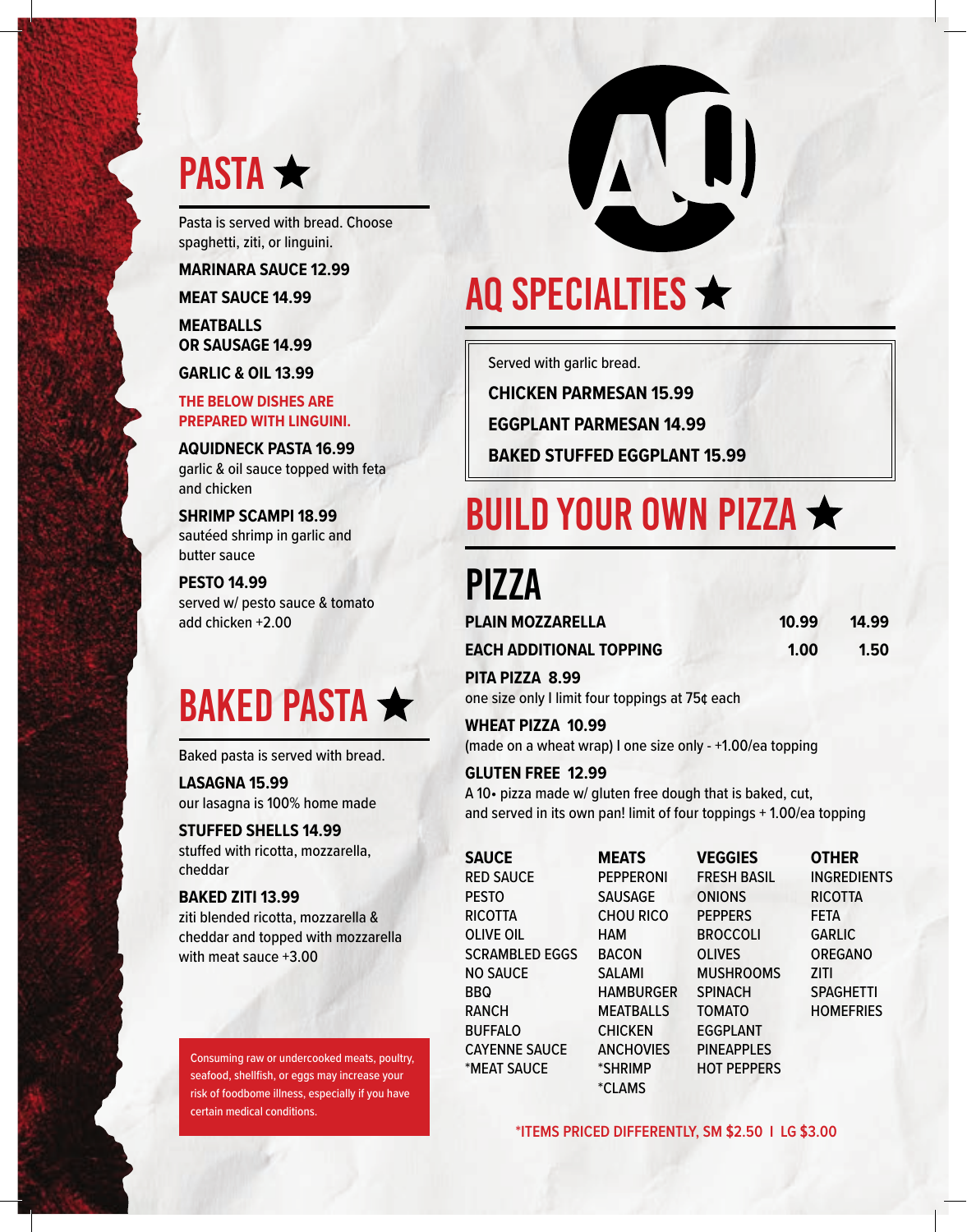# CLASSIC PIZZAS ★

| <b>MEAT LOVERS</b><br>sliced meatballs covered with cheese, then topped with pepperoni, chourico, and sausage.                                            | sm \$14.99 | lg \$19.99 |
|-----------------------------------------------------------------------------------------------------------------------------------------------------------|------------|------------|
| <b>VEGGIE</b><br>what do you mean you don't eat no meat?! This pizza is for you then! Fresh cheese covered<br>with onions, peppers, olives and mushrooms. | sm \$14.99 | lg \$19.99 |
| <b>HAWAIIAN</b><br>pineapple bits and ham thrown over a bed of cheese.                                                                                    | sm \$12.99 | lg \$16.99 |
| <b>MARGARITA</b><br>our cheese pizza cheese topped with fresh basil and tomato                                                                            | sm \$12.99 | lg \$16.99 |

### SPECIALTY PIZZAS

| <b>AQ SPECIAL</b><br>sliced meatballs, onions & peppers covered with pizza cheese, then topped with pepperoni, sausage,<br>chourico and mushrooms.                                                           | sm \$17.99 | lg \$25.49 |
|--------------------------------------------------------------------------------------------------------------------------------------------------------------------------------------------------------------|------------|------------|
| <b>O'BRIEN SPECIAL*</b><br>named after its creator, this pizza is made of our fresh dough covered with olive oil and pizza cheese,<br>then topped with spinach, tomato and feta.                             | sm \$13.99 | lg \$19.49 |
| <b>SPARTAN*</b><br>pesto sauce & fresh chicken covered with pizza cheese and topped with tomatoes and feta.                                                                                                  | sm \$14.99 | lg \$20.99 |
| <b>NO CHEESE PLEASE!</b><br>red sauce topped with garlic, olives, peppers, tomato and oregano. Did we mention there's no cheese?                                                                             | sm \$14.99 | lg \$20.99 |
| <b>CHICKEN FLORENTINE</b><br>our classic pizza sauce covered with our cheese blend and topped with chicken, ham, and spinach.                                                                                | sm \$13.99 | lg \$19.49 |
| <b>MEDUSA</b><br>our classic pizza sauce, sliced meatballs and spaghetti covered with our freshly grated cheese<br>and topped with feta. Don't stare too long!                                               | sm \$14.99 | lg \$20.99 |
| <b>BBQ CHICKEN*</b><br>cannonball Barbecue Sauce with chicken, fresh pizza cheese, and topped with onions.                                                                                                   | sm \$13.99 | lg \$19.49 |
| <b>BUFFALO CHICKEN*</b><br>frank's Red Hot Sauce & chicken topped with cheese. served with a side of blue cheese.                                                                                            | sm \$13.99 | lg \$19.49 |
| <b>WHITE*</b><br>ricotta cheese smothered with our freshly grated pizza cheese and topped with feta.                                                                                                         | sm \$12.99 | lg \$17.99 |
| <b>GREEK</b><br>spinach, onions and feta over a bed of pizza cheese. choose between red sauce and olive oil.                                                                                                 | sm \$13.99 | lg \$19.49 |
| <b>SHRIMP SCAMPI*</b><br>fresh dough covered with olive oil, garlic and a layer of cheese topped with shrimp and oregano.                                                                                    | sm \$15.99 | lg \$22.49 |
| <b>CLAMS CASINO*</b><br>fresh dough covered with olive oil and bacon topped with pizza cheese, chopped clams, and garlic.                                                                                    | sm \$15.99 | lg \$22.49 |
| <b>SNOWBALL IN HADES*</b><br>careful, this one is very hot! frank's red hot xtra hot cayenne sauce and pizza cheese topped with pepperoni<br>and hot peppers and finished with a chilled blue cheese center. | sm \$13.99 | lg \$19.49 |
| <b>RODEO*</b><br>saddle up! ranch dressing and bacon covered with cheese then topped with freshly sliced chicken.                                                                                            | sm \$13.99 | lg \$19.49 |
| <b>BREAKFAST PIZZA*</b><br>this pizza is similar to a quiche. scrambled eggs covered with pizza cheese and topped with ham, onions and<br>peppers.<br>$*$ NIA DI77A CALICE                                   | sm \$14.99 | lg \$20.99 |

#### **\*NO PIZZA SAUCE**



CALZONES Get your favorite specialty pizza as a calzone for the price of a small pizza!